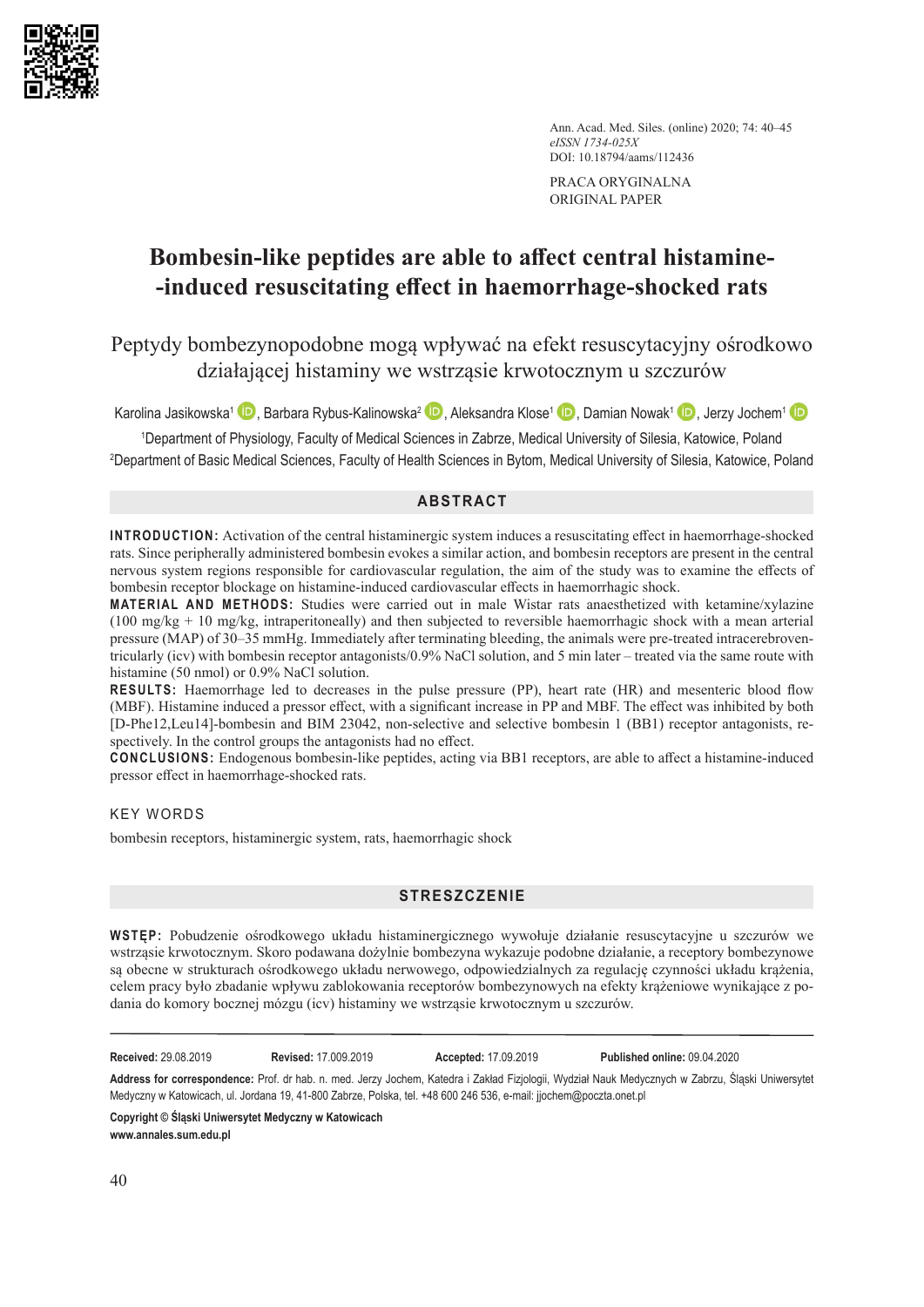

**MATERIAŁ I METODY:** Badania przeprowadzono u szczurów, samców szczepu Wistar w znieczuleniu ogólnym (ketamina 100 mg/kg + ksylazyna 10 mg/kg, dootrzewnowo). Zastosowano model odwracalnego wstrząsu krwotocznego ze średnim ciśnieniem tętniczym (MAP) 30–35 mmHg. Niezwłocznie po zakończeniu krwawienia podawano icv antagonistów receptorów bombezynowych/0,9% roztwór NaCl, a 5 min później tą samą drogą histaminę (50 nmol) bądź 0,9% roztwór NaCl.

**WYNIKI:** Utrata krwi prowadziła do obniżenia ciśnienia tętna (PP), częstości rytmu serca (HR) i przepływu krezkowego krwi (MBF). Histamina wywoływała działanie presyjne ze wzrostem PP i MBF. Efekty działania histaminy były częściowo hamowane przez [D-Phe12,Leu14]-bombezynę i BIM 23042, odpowiednio nieselektywnego antagonistę receptorów bombezynowych oraz selektywnego blokera receptorów bombezynowych typu 1 (BB1). W grupach kontrolnych nie stwierdzono wpływu antagonistów receptorów bombezynowych na mierzone parametry układu krążenia.

**WNIOSKI:** Endogenne peptydy bombezynopodobne, działając poprzez receptory BB1, mogą wpływać na wywoływane przez ośrodkowo działającą histaminę działanie resuscytacyjne we wstrząsie krwotocznym u szczurów.

#### SŁOWA KLUCZOWE

receptory bombezynowe, szczury, wstrząs krwotoczny, układ histaminergiczny

#### **INTRODUCTION**

Haemorrhagic shock is a life-threatening condition which results from inadequate tissue perfusion due to a massive blood loss. It is, after injuries, the most frequent preventable cause of early death in humans [1].

According to the fundamental study by Barcroft et al. [2] carried out on a group of healthy volunteers, there are two phases of haemodynamic response to blood loss. The first one is characterized by an increase in sympathetic nervous system activity with rises in the total peripheral resistance (TPR) and heart rate (HR) (the sympathoexcitatory phase). In the second phase, after a loss of approximately 20% of the total blood volume, the withdrawal of sympathetic activity leads to decreases in cardiac output, TPR and HR [2]. Later experimental studies revealed the possibility of the existence of a third phase of regulation characterized by a transient increase in sympathetic activity and HR [3]. Histamine belongs to biogenic amines widely distributed in mammalian tissues. It is synthesised and released by mast cells, basophils, enterochromaffin-like cells of the stomach, neutrophils, histaminergic neurons and other types of cells [4]. The histaminergic system consists of neurons located at the tuberomammillary nuclei of the hypothalamus and send axons to many parts of the central nervous system, including the cerebral cortex, subcortical nuclei, structures of the limbic system, brain stem and cerebellum [5,6]. Histaminergic neurons are able to affect many of the central nervous system functions, including cardiovascular regulation [7]. In normotension, histamine acting centrally as a neurotransmitter induces a pressor effect with bradycardia in conscious animals and tachycardia in anaesthetized animals [7]. Our previous studies demonstrate a few fold higher increases in mean arterial pressure (MAP) and HR elicited by exogenous histamine administered intracerebroventricularly (icv) in rats subjected to critical haemorrhagic hypotension in comparison to normotensive animals [8].The histamine-induced resuscitating effect is accompanied by increases in peripheral blood flows [9] and partial normalization of blood gas and acid-base parameters [10]. Our results are in line with

the hypothesis by Brown et al. [6] concerning activation of the central histaminergic system in response to disturbances of homeostasis. As we suggested, in these conditions, histamine may mobilize compensatory mechanisms responsible for the recovery of circulatory homeostasis [11].

Bombesin is a tetradecapeptide isolated for the first time from the skin of the European frog *Bombina bombina* [12]. In mammals, bombesin activates three types of G-protein-coupled receptors – bombesin receptor 1  $(BB<sub>1</sub>)$ , bombesin receptor 2  $(BB<sub>2</sub>)$  and bombesin receptor  $3$  (BB<sub>3</sub>). Neuromedin B and gastrin-releasing peptide (GRP) are natural ligands of the  $BB_1$  and  $BB_2$  receptors, respectively, whereas a natural ligand of the  $BB<sub>3</sub>$ receptor is still unknown [13]. Endogenous ligands of bombesin receptors are known as bombesin-like peptides.

Bombesin receptors are involved in regulating food intake, generating circadian rhythms, memory mechanisms and many behaviours [14]. They are widely distributed in the central nervous system and are present in regions associated with central cardiovascular regulation, such as hypothalamic nuclei, the nucleus of the solitary tract (NTS) and the rostral ventrolateral medulla (RVLM) [14,15]. Since Guarini et al. [16] showed the resuscitating effect of peripherally administered bombesin in haemorrhagic shock, the aim of the present study was to examine possible functional interactions between the histaminergic system and bombesin-like peptides in cardiovascular regulation in haemorrhage-shocked rats.

#### **MATERIAL AND METHODS**

#### **Animals**

All the procedures were performed in accordance with EU directives and reviewed by the Local Ethics Committee, Katowice, Poland (Notification No 50/2018). Studies were performed in male Wistar rats weighing 265–  $-315$  g (4–6 months old), housed in individual cages in the animal colony, under controlled conditions (temperature 20–22°C, humidity 60–70%, 12 h light/dark cycle) and provided with food and water *ad libitum*.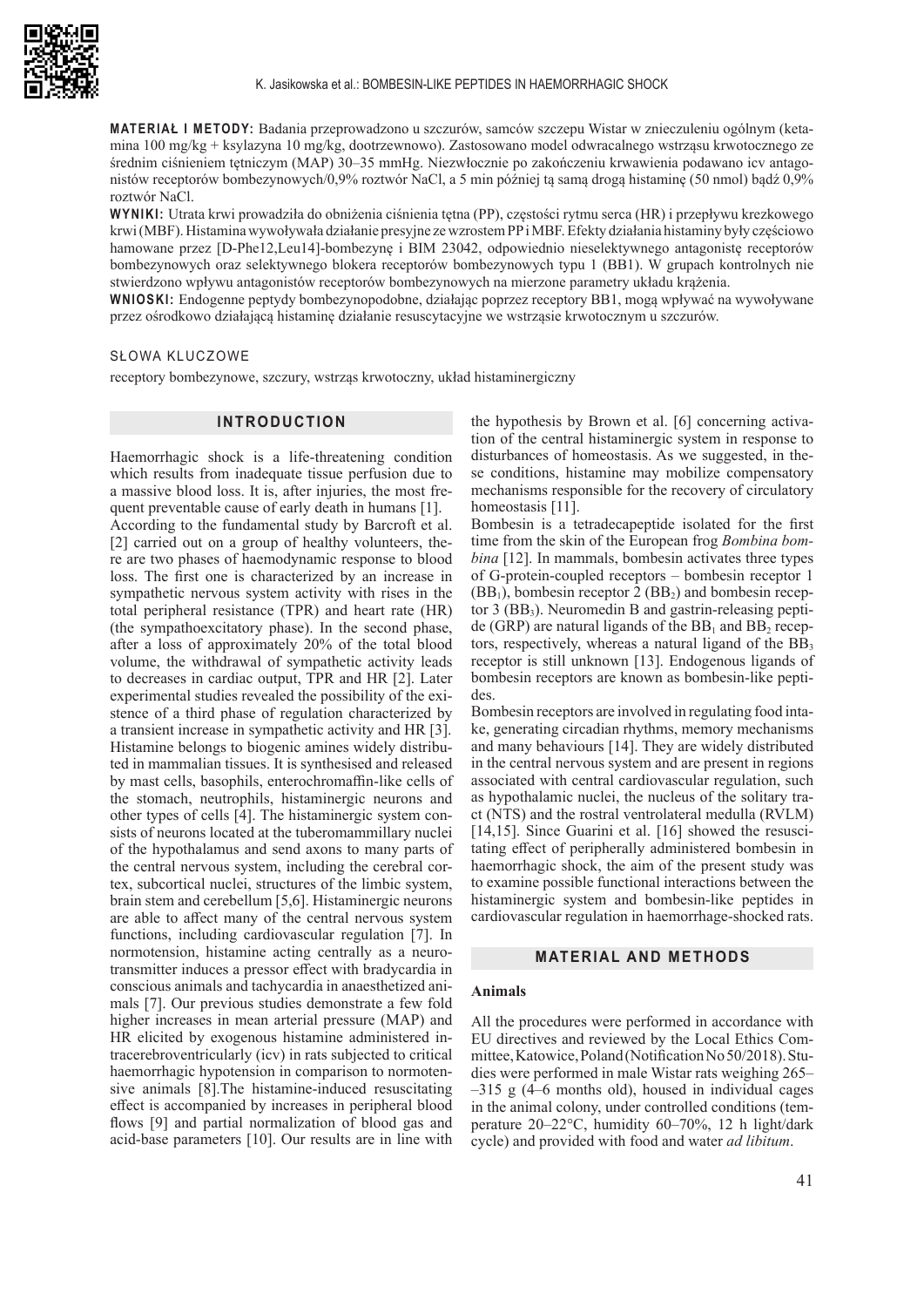

### **Surgical preparation**

After inducing general anaesthesia with ketamine/xylazine (100 mg/kg + 10 mg/kg intraperitoneally, supplemented if required), the rats were implanted with catheters filled with heparinised saline (100 IU/ml) in the right femoral artery and vein. MAP, PP and HR were measured using a TAM-A transducer amplifier module and an ECGA amplifier (Hugo Sachs Elektronik, Germany), respectively.

The electromagnetic perivascular probe (type 1RB, Hugo Sachs Elektronik, Germany) was implanted around the superior mesenteric artery to monitor mesenteric blood flow (MBF) using a TTFM transit time flowmeter module (Transonic Systems Inc., USA). All the measurements of blood flow were started after a 30 min adaptation period to avoid the influences of probe implantation.

#### **Experimental protocol**

For icv treatment, the rats were prepared 3–5 days before the experiment by stereotaxic implantation, under ketamine/xylazine anaesthesia, of polyethylene cannulae into the right brain lateral ventricle as previously described [8]. All icv injections were made in the volume of 5.0 µl. The correctness of the injections was verified as previously described [8].

Reversible haemorrhagic shock was produced by intermittent blood withdrawal from a catheter inserted into the right femoral vein over a period of 15–25 min, until MAP decreased to and stabilised at 30–35 mmHg. Immediately after the termination of bleeding and stabilisation of MAP, the animals were pre-treated icv with bombesin receptor antagonists –  $[D-Phe^{12},Leu^{14}]$ --bombesin (25 nmol) or BIM 23042 (25 nmol), and 5 min later – injected with histamine (50 nmol) or an 0.9% NaCl solution. In the control histamine-treated animals, pre-treatment with the 0.9% NaCl solution was performed. Each group consisted of 6 animals.

The animals were continuously monitored for 2 h after treatment. Body temperature was monitored by a rectal thermometer and maintained at  $37 \pm 0.5$ °C using heating lamps throughout the experiment. All the experiments were performed between 9.00 am and 2.00 pm.

According to recommendations of the Local Ethics Committee, to avoid the duplication of studies performed at our laboratory with the same rat strain, using the same experimental protocol of haemorrhagic shock, we

did not repeat experiments in the control saline-treated group and we cited and discussed previously presented results [17].

#### **Drugs**

The following drugs were used: heparin (Polfa, Poland), histamine (Sigma-Aldrich, USA), [D-Phe<sup>12</sup>,Leu<sup>14</sup>]bombesin, BIM 23042 (Tocris Bioscience, UK), ketamine hydrochloride, xylazine (Biowet Sp. z o.o., Poland). All the drug solutions were prepared freshly on the day of the experiment.

#### **Statistics**

All the values are given as means  $\pm$  SD, with p < 0.05 considered as the level of significance. Statistical evaluation of the other results was performed using the analysis of variance (ANOVA) and the post-ANOVA Student-Newman-Keuls tests.

### **RESULTS**

The initial pre-bleeding values of MAP, pulse pressure (PP), HR and MBF did not reveal significant differences between the groups, the values in the control saline-treated group were:  $87.46 \pm 4.36$  mmHg, 23.43  $\pm$  5.88 mmHg, 215  $\pm$  30 beats/min and 8.15  $\pm$ 1.88 ml/min, respectively [17].

The total bleeding volume necessary to induce hypotension of 30–35 mmHg in all the animals was 2.04  $\pm$ 0.29 ml/100 g body weight.

In the control saline-pre-treated group, the induction of hypotension of 30–35 mmHg was associated with decreases in PP, HR and MBF to  $8.49 \pm 2.36$  mmHg,  $145 \pm 27$  beats/min and  $1.62 \pm 0.39$  ml/min, respectively. There were spontaneous increases in MAP, PP and MBF after shock induction in that group, and all the animals survived 2 h.

Histamine induced a long-lasting pressor effect with a rise in HR, PP and MBF (Tab. I). Pre-treatment with both [D-Phe12,Leu14]-bombesin and BIM 23042 partially inhibited histamine-induced changes in MAP, PP and MBF (Tab. I). There were no differences between the saline-, [D-Phe12,Leu14]-bombesin- and BIM 23042-pre-treated rats in the control saline-treated animals regarding MAP, PP, HR and MBF as measured 20 min after treatment (Tab. I) [17]. In all the groups, the survival rate of 2 h was 100%.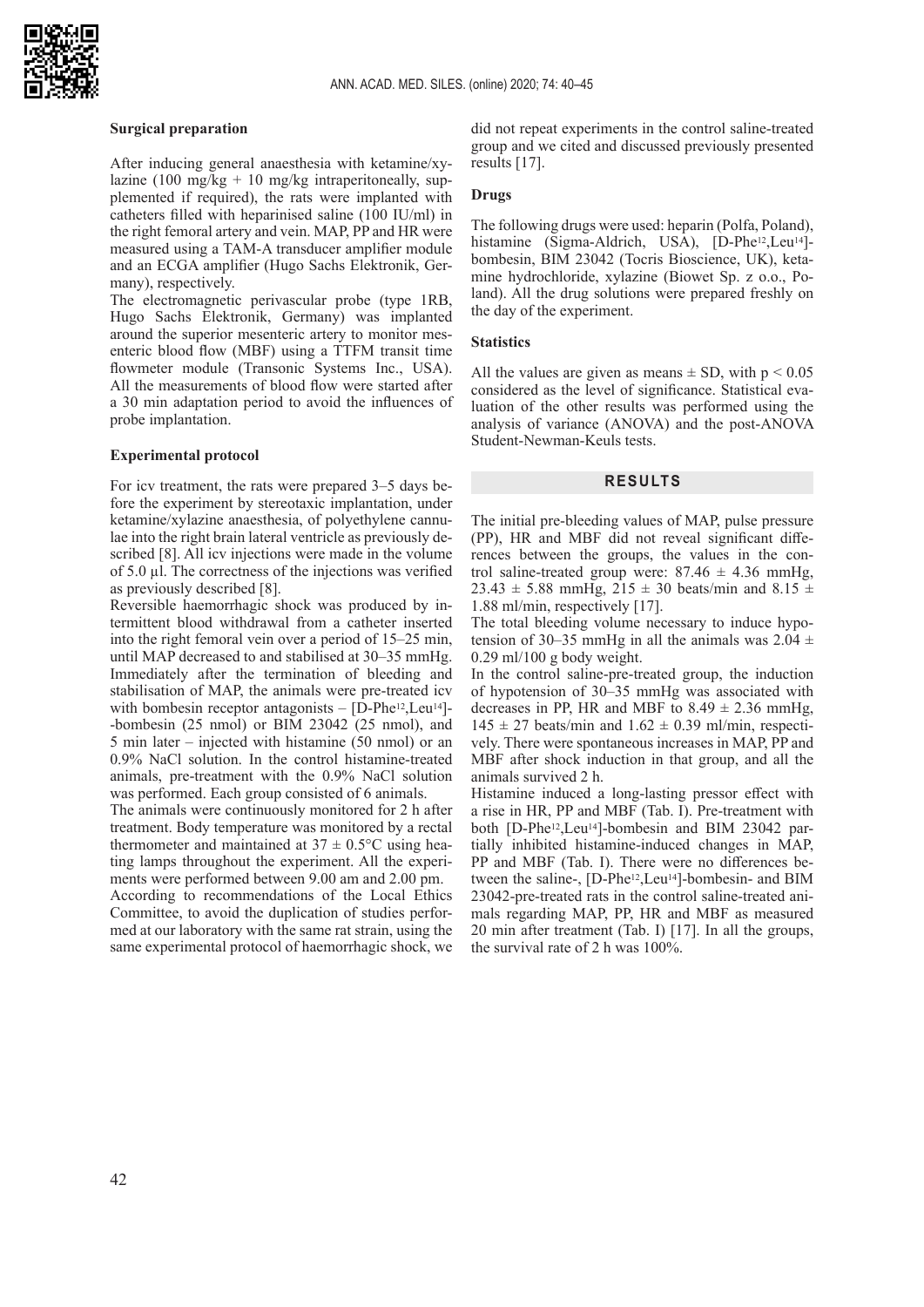

Table I. Influence of icv pre-treatment with [D-Phe<sup>12</sup>,Leu<sup>14</sup>]-bombesin (25 nmol), BIM 23042 (25 nmol) or saline (5 µl) on cardiovascular effects elicited by icv histamine (50 nmol) or saline (5 µl) in haemorrhage-shocked rats

Tabela I. Wpływ premedykacji icv [D-Phe<sup>12</sup>,Leu<sup>14</sup>]-bombezyną (25 nmol), BIM 23042 (25 nmol) i 0,9% roztworem NaCl (5 µl) na zmiany parametrów układu krążenia po podaniu icv histaminy (50 nmol) bądź 0,9% roztworu NaCl (5 µl)

| Pre-treatment (icv)                                 | Treatment (icv) | <b>Before bleeding</b> | After bleeding                | 20 min after treatment        |
|-----------------------------------------------------|-----------------|------------------------|-------------------------------|-------------------------------|
| MAP (mmHg)                                          |                 |                        |                               |                               |
| Saline                                              | Saline          | $87.46 \pm 4.36$       | $32.88 \pm 1.5^*$             | $54.73 \pm 5.18^*$            |
| Saline                                              | Histamine       | $82.65 \pm 6.93$       | $32.55 \pm 1.22^*$            | $84.7 \pm 4.28^{\#}$          |
| [D-Phe <sup>12</sup> , Leu <sup>14</sup> ]-bombesin | Saline          | $85.71 \pm 4.38$       | $32.6 \pm 1.15^*$             | $57.1 \pm 4.28*$              |
| [D-Phe <sup>12</sup> , Leu <sup>14</sup> ]-bombesin | Histamine       | $84.58 \pm 7.36$       | $32.91 \pm 1.11$ <sup>*</sup> | $66.23 \pm 4.19***$           |
| <b>BIM 23042</b>                                    | Saline          | $87.93 \pm 6.37$       | $33.51 \pm 1.18^*$            | $64.6 \pm 7.07***$            |
| $PP$ (mmHg)                                         |                 |                        |                               |                               |
| Saline                                              | Saline          | $23.43 \pm 5.88$       | $8.49 \pm 2.36*$              | $22.74 \pm 3.85$              |
| Saline                                              | Histamine       | $22.23 \pm 4.57$       | $6.98 \pm 2.13*$              | $17.48 \pm 3.1***$            |
| [D-Phe <sup>12</sup> , Leu <sup>14</sup> ]-bombesin | Saline          | $24.86 \pm 5.91$       | $8.58 \pm 2.81$ <sup>*</sup>  | $23.33 \pm 3.21$              |
| [D-Phe <sup>12</sup> , Leu <sup>14</sup> ]-bombesin | Histamine       | $25.15 \pm 4.22$       | $8.71 \pm 2.27$ *             | $24.85 \pm 2.74$ <sup>^</sup> |
| <b>BIM 23042</b>                                    | Saline          | $27.83 \pm 4.74$       | $8.21 \pm 3.39*$              | $22.35 \pm 2.23^*$            |
| <b>BIM 23042</b>                                    | Histamine       | $27.33 \pm 4.57$       | $8.84 \pm 3.62^*$             | $24.65 \pm 3.15^{\circ}$      |
| HR (beats/min)                                      |                 |                        |                               |                               |
| Saline                                              | Saline          | $215 \pm 30$           | $145 \pm 27$ *                | $107 \pm 35$ <sup>*</sup>     |
| Saline                                              | Histamine       | $218 \pm 34$           | $162 \pm 27$ *                | $181 \pm 37$ <sup>#</sup>     |
| [D-Phe <sup>12</sup> , Leu <sup>14</sup> ]-bombesin | Saline          | $204 \pm 32$           | $168 \pm 20*$                 | $117 \pm 19$ <sup>*</sup>     |
| [D-Phe <sup>12</sup> , Leu <sup>14</sup> ]-bombesin | Histamine       | $191 \pm 30$           | $156 \pm 18$ <sup>*</sup>     | $138 \pm 21$ *^               |
| <b>BIM 23042</b>                                    | Saline          | $190 \pm 27$           | $153 \pm 39*$                 | $104 \pm 13$ *                |
| <b>BIM 23042</b>                                    | Histamine       | $181 \pm 37$           | $139 \pm 36*$                 | $116 \pm 24$ *^               |
| MBF (ml/min)                                        |                 |                        |                               |                               |
| Saline                                              | Saline          | $8.15 \pm 1.88$        | $1.62 \pm 0.39^*$             | $1.48 \pm 0.78$ *             |
| Saline                                              | Histamine       | $8.82 \pm 1.95$        | $1.51 \pm 0.31$ *             | $2.25 \pm 0.57**$             |
| [D-Phe <sup>12</sup> , Leu <sup>14</sup> ]-bombesin | Saline          | $7.83 \pm 2.89$        | $1.57 \pm 0.39*$              | $1.62 \pm 0.27$ *             |
| [D-Phe <sup>12</sup> , Leu <sup>14</sup> ]-bombesin | Histamine       | $8.15 \pm 1.99$        | $1.68 \pm 0.46^*$             | $1.88 \pm 0.35$ *^            |
| <b>BIM 23042</b>                                    | Saline          | $7.85 \pm 1.03$        | $1.23 \pm 0.38^*$             | $1.35 \pm 0.39*$              |
| <b>BIM 23042</b>                                    | Histamine       | $9.02 \pm 2.03$        | $1.04 \pm 0.21*$              | $1.42 \pm 0.63$ *^            |

n = 6; \* p < 0.05 vs. pre-bleeding value, in comparison to post-bleeding values; # p < 0.05 vs. corresponding value in saline-treated group; in bombesin antagonists pre-treated animals ^ p < 0.05 vs. saline-pre-treated histamine-injected group

#### **DISCUSSION**

The central cardiovascular regulation in haemorrhagic shock is influenced by many neuronal systems. Generally, according to the hypothesis by Bertolini [18], they can be divided into opioid and non-opioid (anti-opioid) systems. Non-opioid neurotransmitters/neuromodulators are able to prolong the sympathoexcitatory phase of regulation and, therefore, may provide the time necessary to start appropriate treatment of haemorrhage- -induced hypotension. As we demonstrated previously, the central histaminergic system belongs to non-opioid neurotransmitters [11].

In the present study, we used a model of reversible haemorrhagic shock which is more similar to clinical conditions in humans. In all the groups, the post-bleeding values of PP, HR and MBF were significantly lower in comparison to the pre-bleeding conditions. As we demonstrate, all the animals in the control group survived 2 h, with a spontaneous increase in MAP, PP and MBF. Similar haemodynamic changes are observed in the post-bleeding period after non-fatal blood loss in humans.

The presented results confirm the resuscitating effect of centrally acting histamine in haemorrhage-shocked rats. The values of MAP, PP and MBF 20 min after histamine treatment were higher in comparison to the post-bleeding values by 160%, 150% and 49%, respectively. As we previously reported, endogenous histamine, acting as a neurotransmitter, is able to activate the sympathetic and the renin-angiotensin systems, as well as to increase the release of arginine vasopressin (AVP) and proopiomelanocortin (POMC)-derived peptides [11]. Activation of these mechanisms leads to a long-lasting pressor effect, especially in the mesenteric region [9], as confirmed in the present study.

The central histaminergic system sends axons to almost all the brain regions and there are many interactions between the histaminergic and other neuronal systems, in cardiovascular regulation. We demonstrated previously such a type of interactions with the noradrenergic [19], serotonergic [20], cholinergic [21] and angiotensinergic systems [22]. In the present study, we decided to verify the possible influences of bombesin-like peptides on the histamine-induced resuscitating effect of haemorrhagic shock.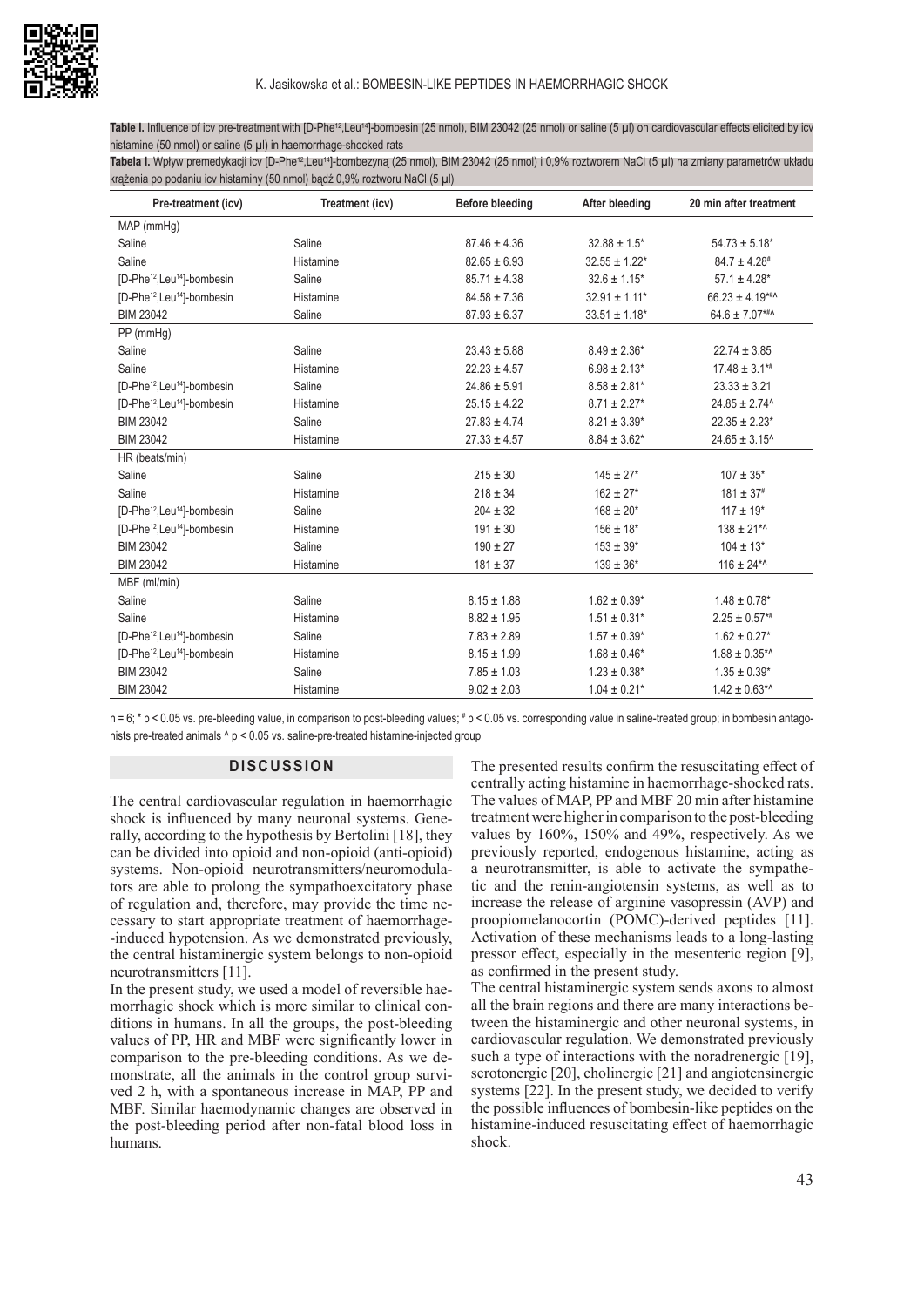

Bombesin receptors and bombesin-like peptides are present in many central nervous system areas involved in cardiovascular regulation in normotensive conditions. Initial studies demonstrate a bombesin-induced increase in blood pressure with bradycardia in rats [23] and GRP  $(BB_1)$  receptor agonist)-induced increases in MAP, HR and the ventilation rate in trout [24]. Localization of the neurons involved suggests possible different regions of bombesin-like peptide action. Bombesin administered directly into RVLM induces increases in MAP both in normotensive and spontaneously hypertensive rats (SHR), and BIM-23127 reduces MAP and renal sympathetic nerve activity in SHR but not in normal rats [25]. On the other hand, the studies by Lateef et al. [26] show an increase in sympathetic nervous system activity, with subsequent pressor and tachycardic effects, after the activation of hypothalamic  $BB<sub>3</sub>$  receptors. Finally, bombesin evokes a sympathoexcitatory effect at thoracic spinal segments, acting on the sympathetic preganglionic neurons in rats [27].

The peripheral (intravenous) administration of bombesin also induces a pressor effect resulting from activation of the sympathetic nervous system [28]. The studies by Guarini et al. [16] demonstrate a similar action in haemorrhage-shocked rats, however, the authors suggested that the effect is peripherally mediated. Since the bombesin receptor-mediated increase in sympathetic system activity and pressor effects are well documented, we decided here to study the possible interactions between bombesin-like peptides and the histaminergic system in central cardiovascular regulation in critical hypotension. We used two commercially available antagonists of bombesin receptors  $-$  [D-Phe<sup>12</sup>, Leu<sup>14</sup>]-bombesin which is a non-selective antagonist, and BIM  $23042 - a$  selective BB<sub>1</sub> receptor blocker. Both antagonists inhibited histamine induced increases in MAP, PP and MBF, without differences between the groups.

Therefore, we suggest that the effect is mediated – predominantly – by  $BB_1$  receptors. Interestingly, neither antagonist given alone affected spontaneous recovery of the measured cardiovascular parameters in the control groups.

We hypothesize that the action may be associated with activation/modulation of the histaminergic system. The studies by Okuma et al. [29] suggest that bombesin-induced central activation of sympatho-adrenomedullary outflow is, at least in part, mediated via histaminergic neurons. On the other hand, we know that activation of the sympathetic system is a predominant mechanism activated in response to histaminergic system stimulation and is mainly responsible for the resuscitating effect in rats [30]. Therefore, we suggest that endogenous bombesin-like peptides may enhance the cardiovascular response to centrally administered histamine in haemorrhage-shocked rats.

Although we demonstrated the inhibitory effect of the BB<sub>1</sub> receptor antagonist on histamine-induced resuscitating action, we can suggest the limitations of our study. Firstly, we cannot exclude the involvement of other types of bombesin receptors in the effect. Moreover, we do not precisely identify the region of bombesin-like peptide action. Finally, we did not study the particular histamine-activated effectory mechanisms (the sympathetic nervous system, the renin-angiotensin system, AVP, POMC-derived peptides) influenced by bombesin-like peptides.

In conclusion, endogenous bombesin-like peptides, acting via  $BB_1$  receptors, are able to modify the histamine-induced resuscitating effect in haemorrhage-shocked rats.

This work was supported by grant (KNW-1-080/N/6/0) from the Medical University of Silesia, Katowice, Poland.

#### **Author's contribution**

Study design – K. Jasikowska, J. Jochem Data collection – K. Jasikowska, J. Jochem Data interpretation – K. Jasikowska, J. Jochem Statistical analysis – A. Klose, D. Nowak Manuscript preparation – K. Jasikowska, B. Rybus-Kalinowska, J. Jochem Literature research – J. Jochem, A. Klose, D. Nowak